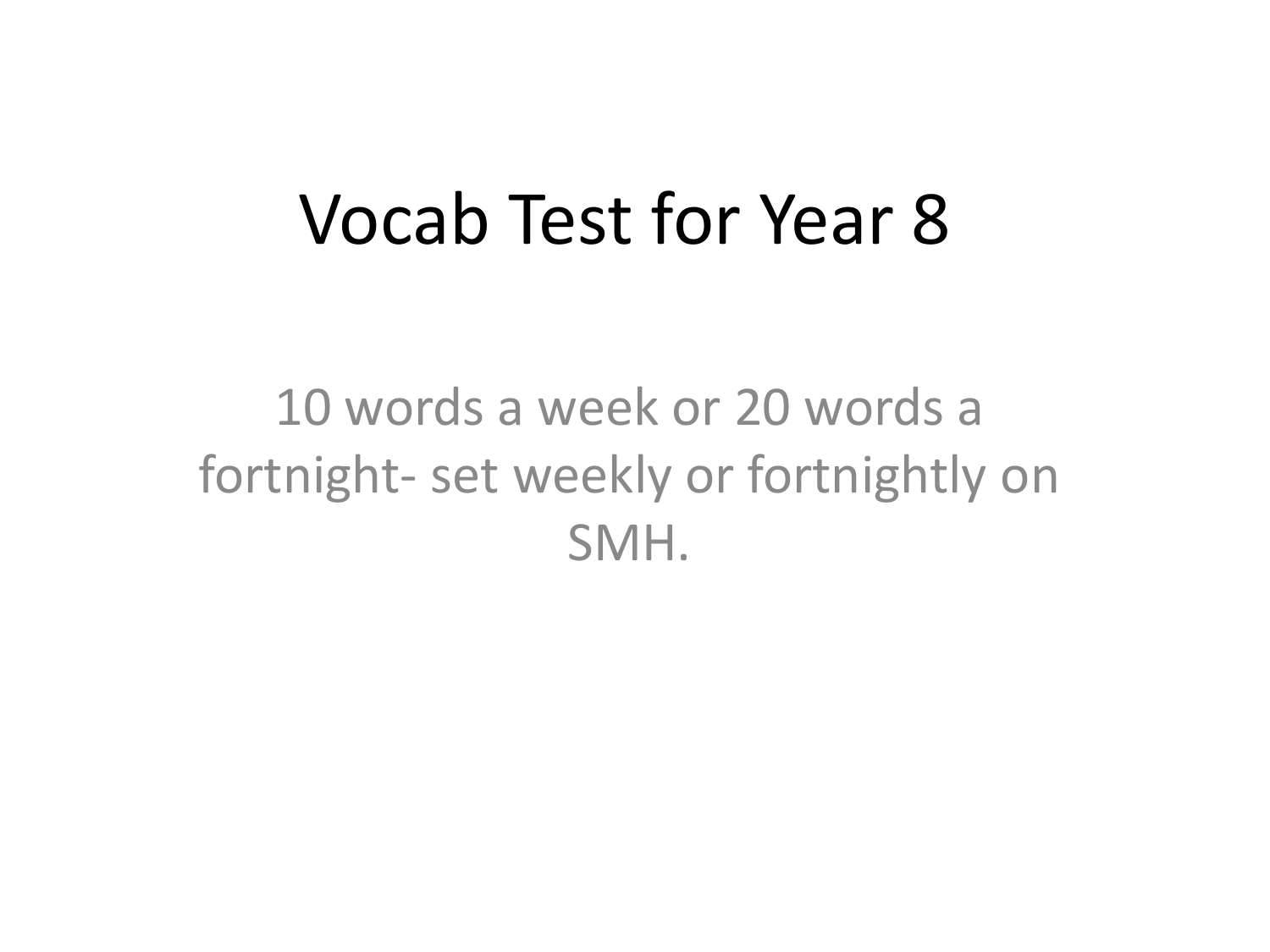### Module 1- week 1+2

- J'habite
- J'ai
- Je suis
- On a
- Nous sommes
- Une semaine
- Au bord de la mer
- À la campagne
- À la montagne
- Chez mes grands-parents
- C'est
- Assez
- Très
- Trop
- Un peu
- Complètement
- Nul
- Sympa
- Triste
- marrant
- I live
- I have
- I am
- We have
- We are
- A week
- At the seaside
- In the countryside
- In the mountains
- At my grandparents house
- It is
- quite
- very
- too
- A bit
- completely
- rubbish
- Nice/kind
- sad
- funny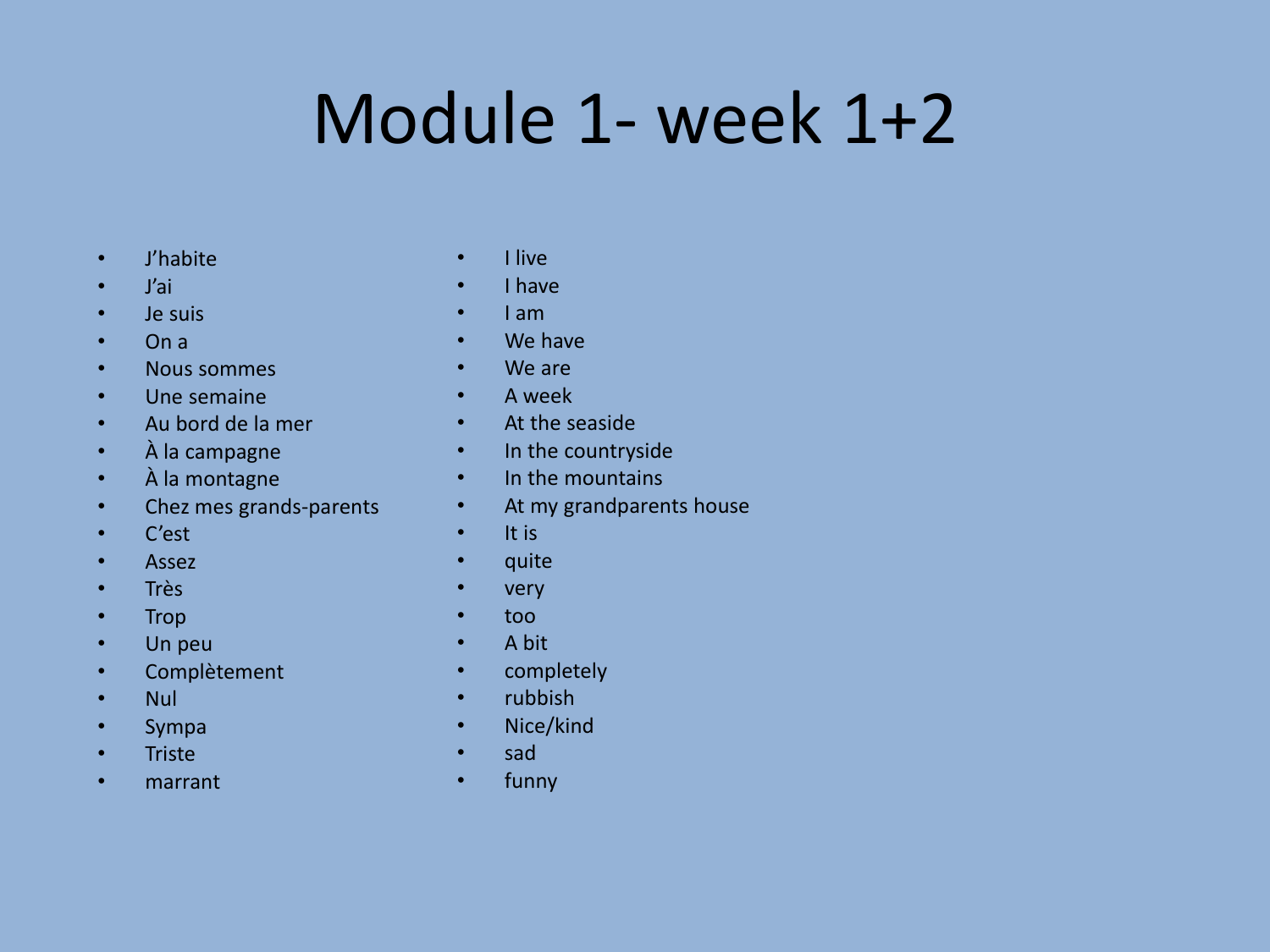# Module 1- week 3+4

- Pendant
- J'ai joué
- J'ai mangé
- J'ai retrouvé
- J'ai écouté
- J'ai acheté
- J'ai regardé
- J'ai nagé
- J'ai traîné
- J'ai raté
- J'ai bu
- J'ai pris
- J'ai fait
- J'ai vu
- D'abord
- Ensuite
- Puis
- Après
- Finalement
- La plage
- During
- I played
- I ate
- I met
- I listened
- I bought
- I watched
- I swam
- I trained
- I missed
- I drank
- I took
- I did/I made
- I saw
- Firstly
- Next
- Then
- After
- Finally
- The beach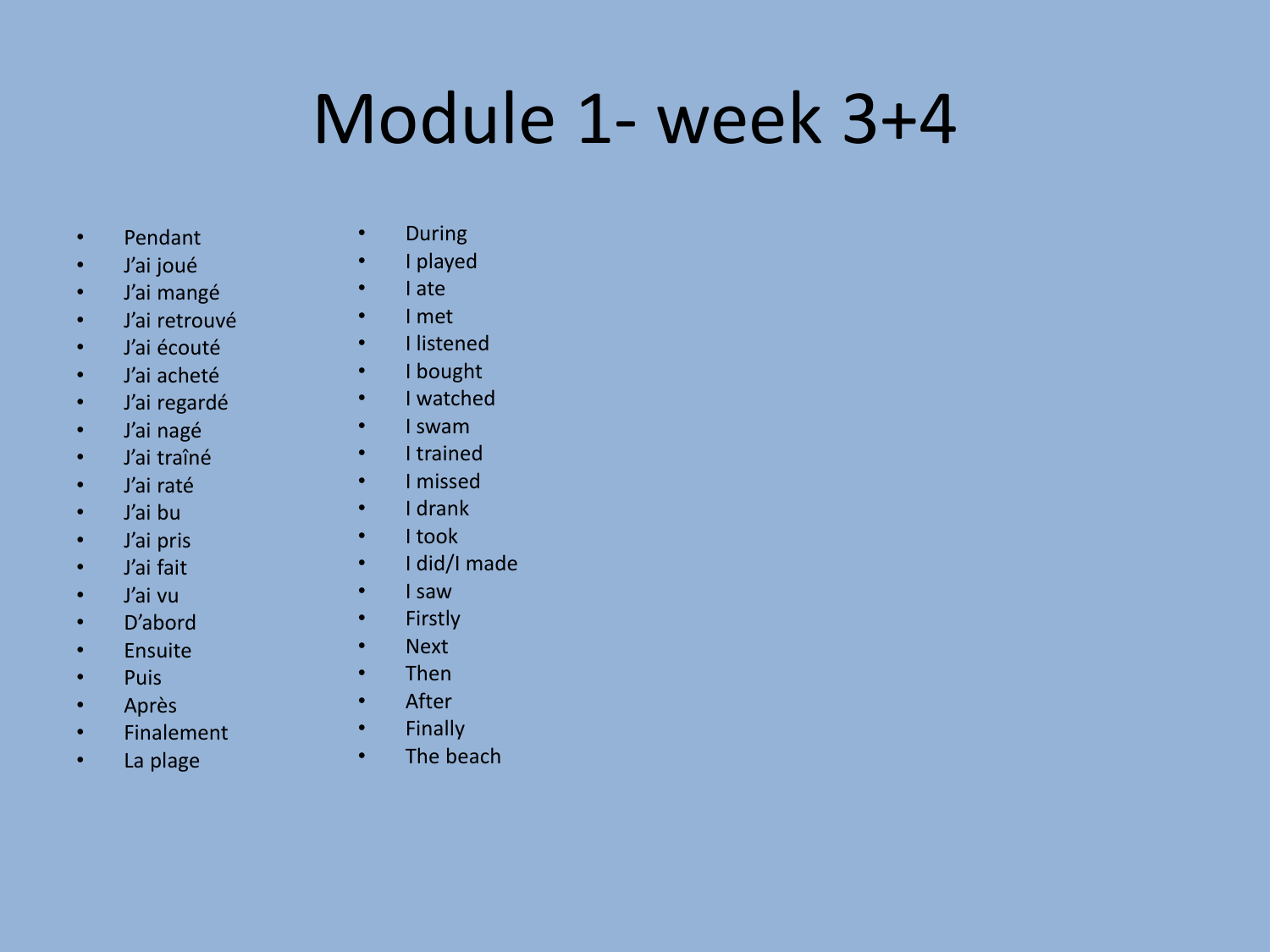#### Module 1- week 5+6

- Je suis allé(e)
- Tu es allé(e)
- On est allé(e)s
- Nous sommes allé(e)s
- Comment?
- En avion
- En voiture
- En bateau
- En car
- J'ai oublié
- J'ai voyagé
- J'ai cassé
- J'ai perdu
- J'ai choisi
- Je suis resté(e)
- Je suis arrive(e)
- En retard
- Quel désastre!
- Quelle horreur!
- Mon passeport
- I went
- You went
- We went
- We went
- How?
- By plane
- By car
- By boat
- By coach
- I forgot
- I travelled
- I broke
- I lost
- I chose
- I stayed
- I arrived
- late
- What a disaster!
- How awful!
- My passport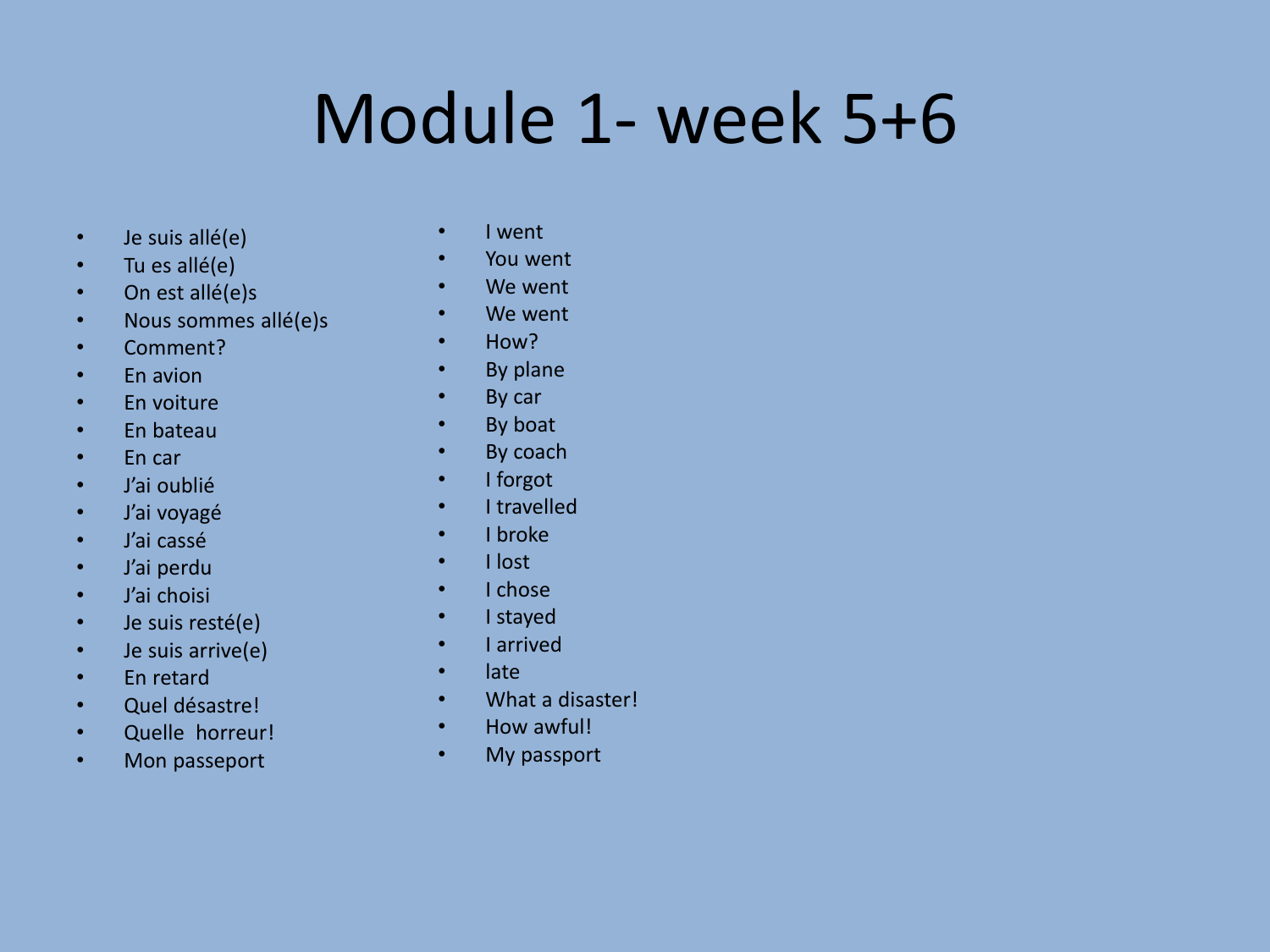# Module 1- week 7

- Où?
- Avec
- Au
- En
- Aux
- Chez moi
- Normalement
- L'année dernière
- C'était
- Ce n'était pas
- Where?
- with
- To
- To
- To
- To
- My house
- Normally
- Last year
- It was
- It was not
- I broke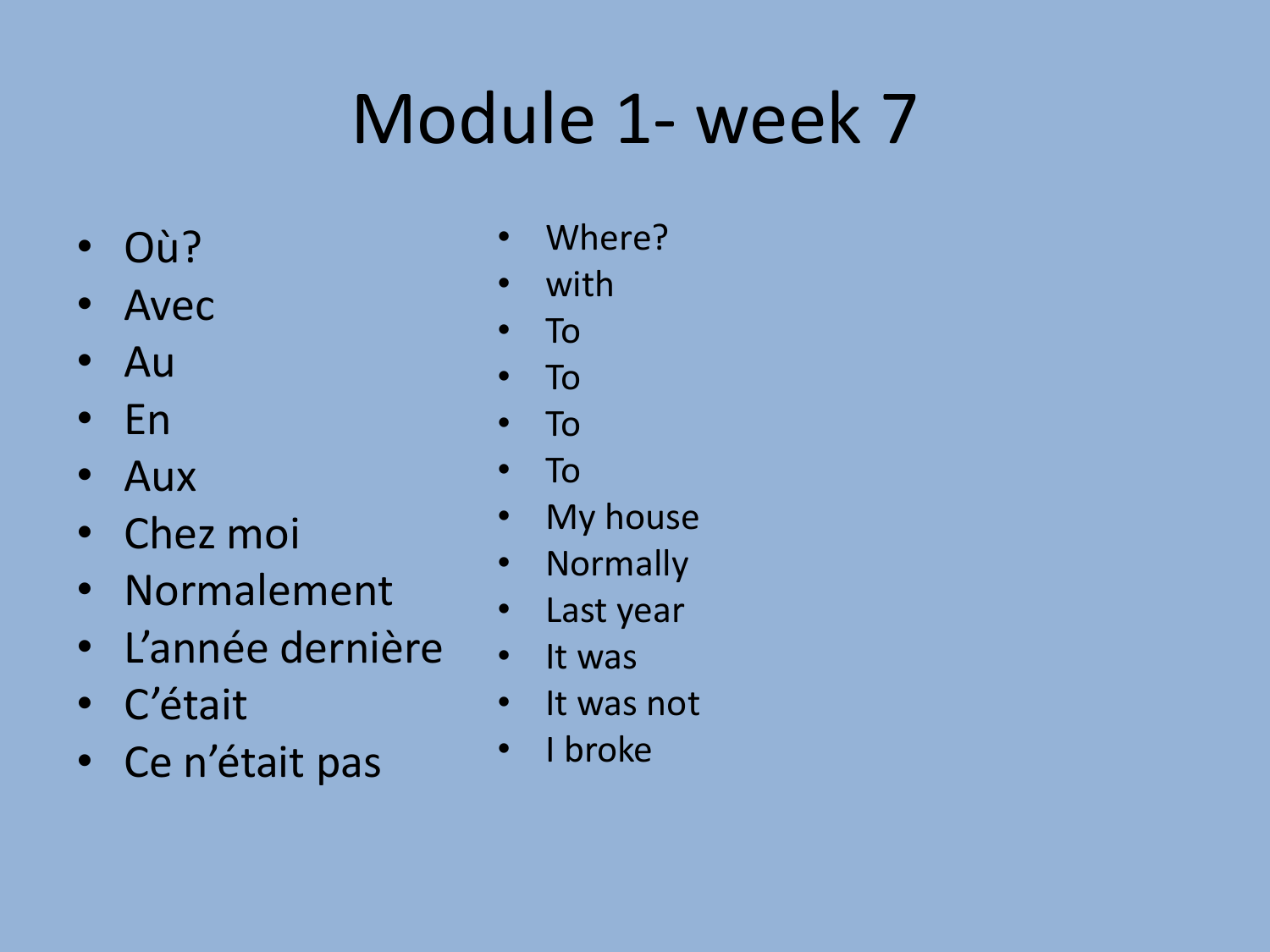# Module 2- week 1+2

- Noël
- Paques
- Le 14 juillet
- Le Nouvel an
- La Toussaint
- La Saint-Valentin
- L'Aïd
- Mon anniversaire
- La fête
- Danser
- Chanter
- Render visite
- Des oeufs en chocolat
- Des cadeaux
- Une soirée pyjama
- La parade
- Les spectateurs
- Un defile
- Applaudir
- Des drapeux
- Christmas
- Easter
- Bastille Day
- New Year
- All Saints Day
- Valentines Day
- Eid
- My birthday
- The party
- To dance
- To sing
- To make a visit
- Chocolate eggs
- Presents
- A sleepover
- A parade
- Spectators
- A procession
- To applaude
- Flags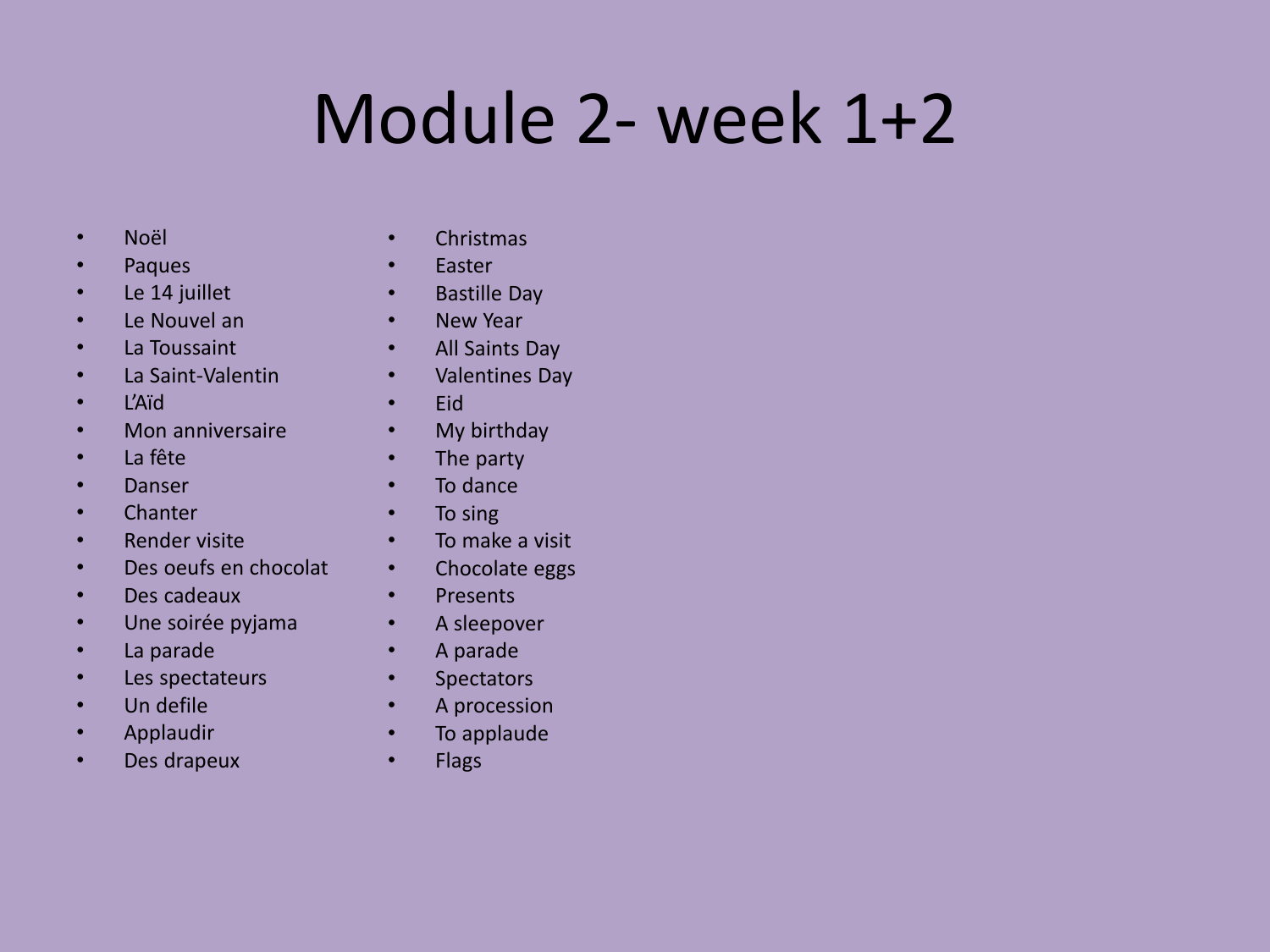# Module 2- week 3+4

- 100 grammes de..
- Un (demi) kilo de..
- Une tranche de..
- Un morceau de..
- La salade
- Le jambon
- Le fromage
- Le beurre
- Le pain
- Le poisson
- La viande
- Un oeuf
- Les légumes
- Une pomme
- Une banane
- Les frites
- L'eau
- Le vin
- Le thé
- Le café
- 100 grams of..
- A (half) kilo of..
- A slice of...
- A bit of..
- Salad
- Ham
- Cheese
- Butter
- Bread
- Fish
- Meat
- An egg
- Vegetables
- Apples
- Banana
- Chips
- Water
- Wine
- Tea
- Coffee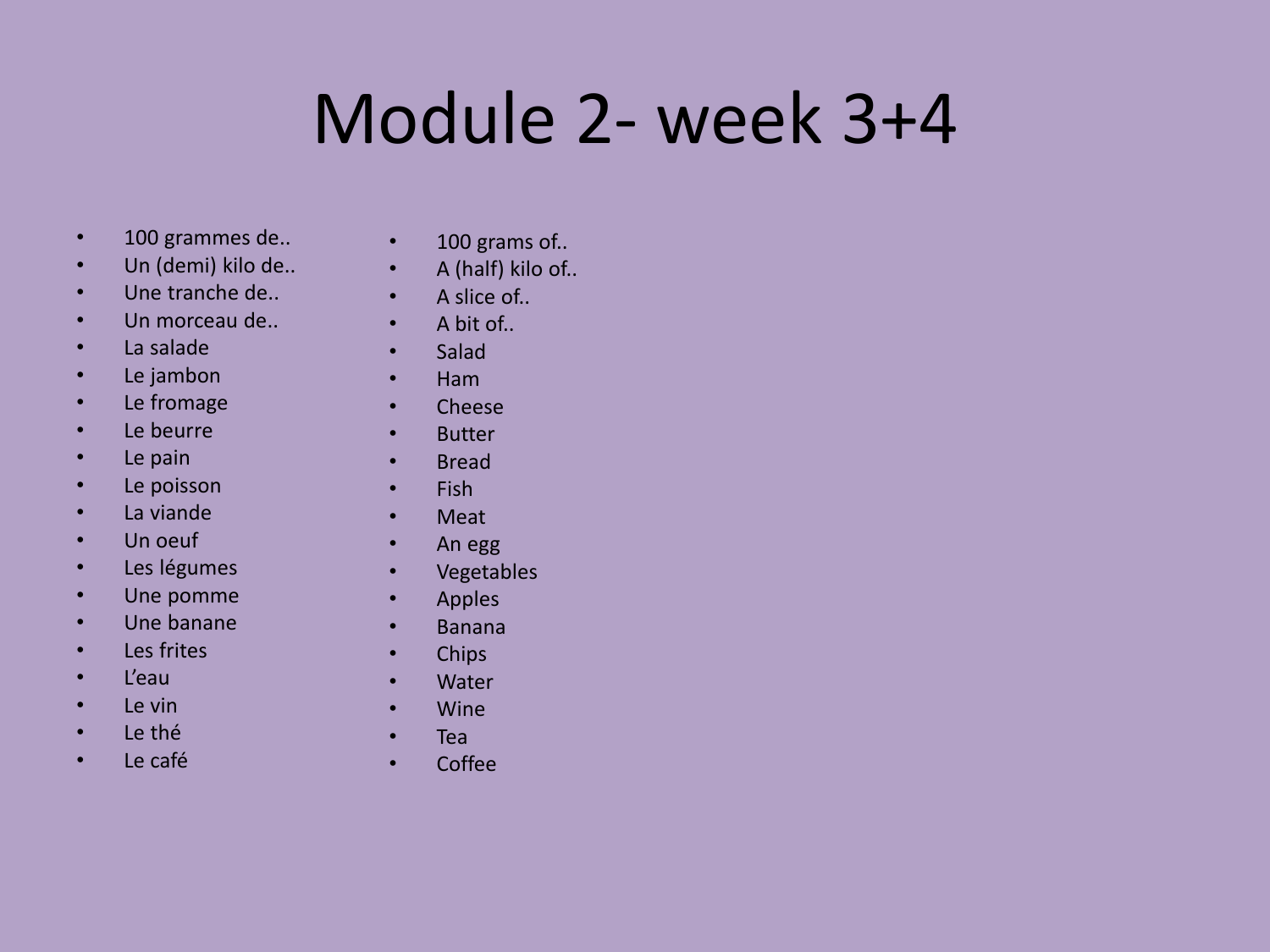### Module 2- week 5+6

- Je vais
- On va
- Choisir
- Admirer
- Goûter
- Des chorales
- Du pain d'épices
- Une boule de noël
- Un plat typique
- Une spécialité
- Décieux/euse
- Savoureux/euse
- Léger
- Sucré
- Salé
- Miam miam!
- Je voudrais
- Vous désirez?
- Ça fait combien?
- Ça fait … euros.
- $\cdot$  I go
- We go
- To choose
- To admire
- To taste
- Choir
- Gingerbread
- Bauble
- A typical dish
- A speciality
- Delicious
- Tasty
- Light
- Sugary
- Salty
- Yum yum!
- I would like
- Would you like?
- How much is it?
- It is… euros.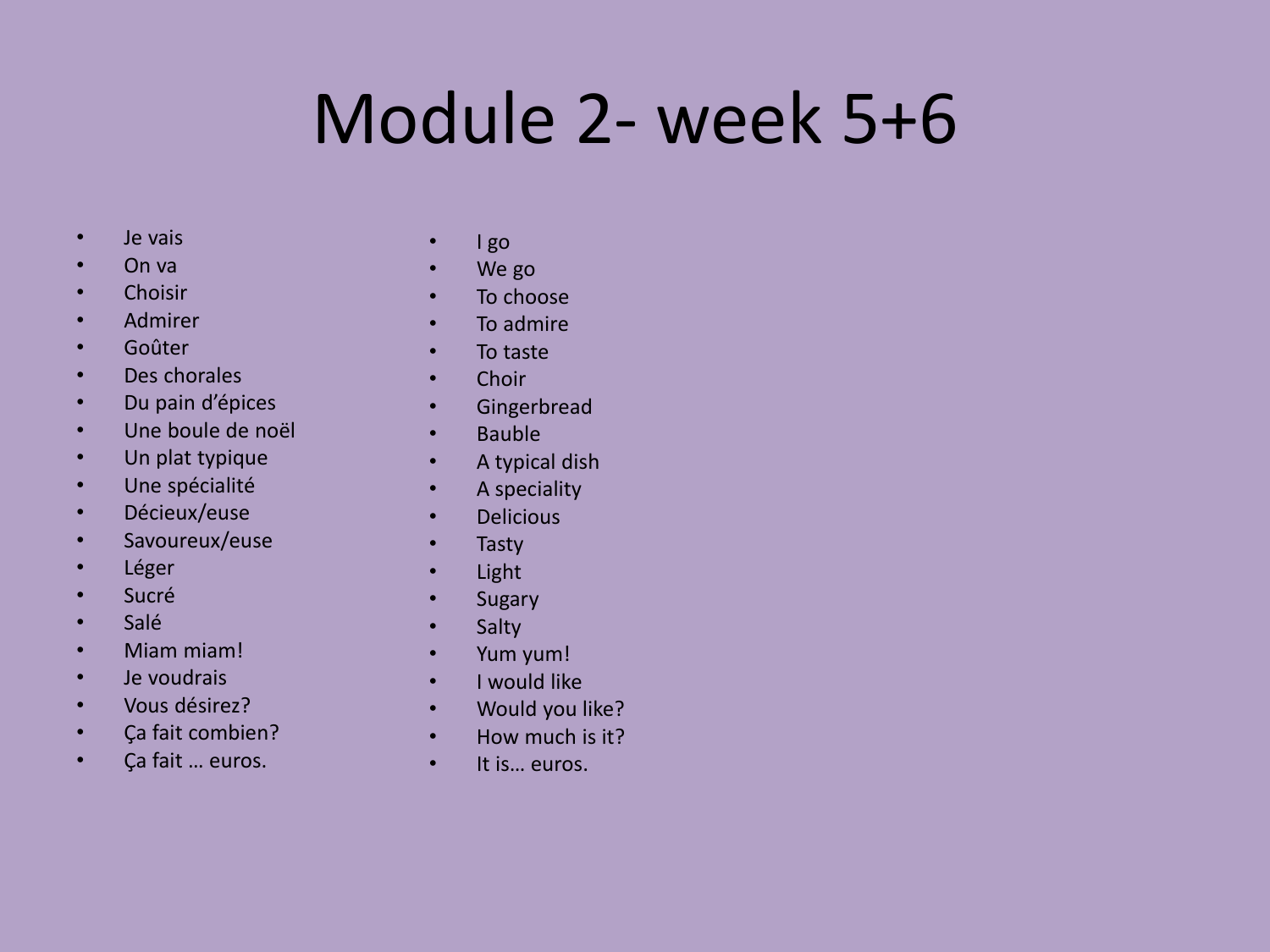# Module 2- week 7

- Qu'est-ce que?
- Comment?
- Avec qui?
- Pourquoi?
- Où?
- Quand?
- Les bonnes résolutions
- L'année prochaine
- La grasse matinée
- Bonne année!
- What?
- How?
- With who?
- Why?
- Where?
- When?
- New year resolutions
- Next year
- Lie-in
- Happy New Year!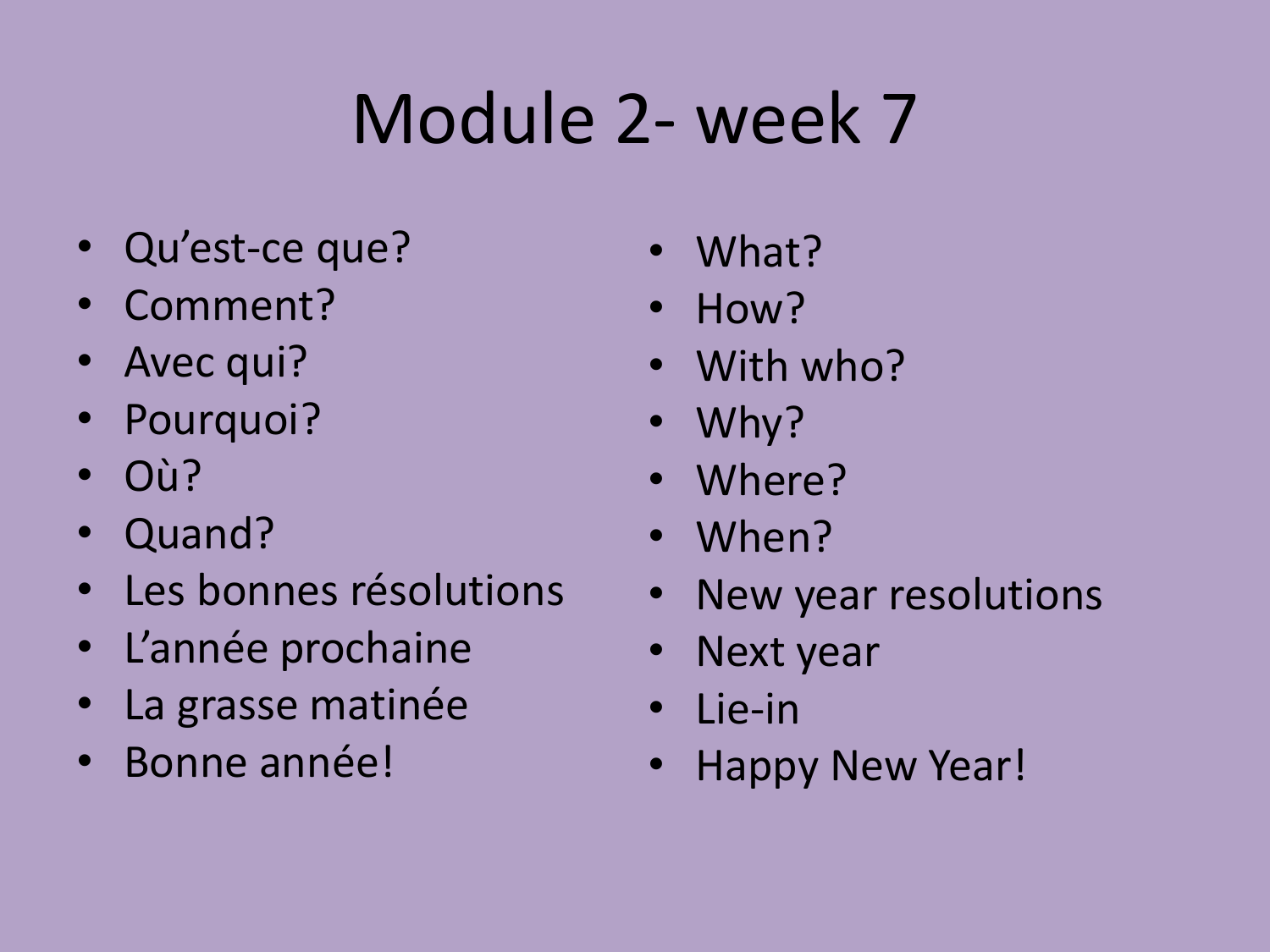### Module 3- week 1+2

- Un village
- Une (grande-)ville
- Il fait beau
- Il fait mauvais
- Il fait chaud
- Il fait froid
- Il y a du soleil
- Il y a du vent
- Il y a du brouillard
- Il y a des orages
- Il pleut
- Il neige
- En été
- En hiver
- Très
- Il y a
- Beaucoup de
- Plein de
- Peu de
- Trop de
- A village
- A town (city)
- It's a nice day
- It's a bad day
- Its hot
- It's cold
- It's sunny
- It's windy
- It's foggy
- It's stormy
- It's raining
- It's snowing
- In summer
- In winter
- Very
- There are
- A lot of
- Full of
- A bit of
- Too much of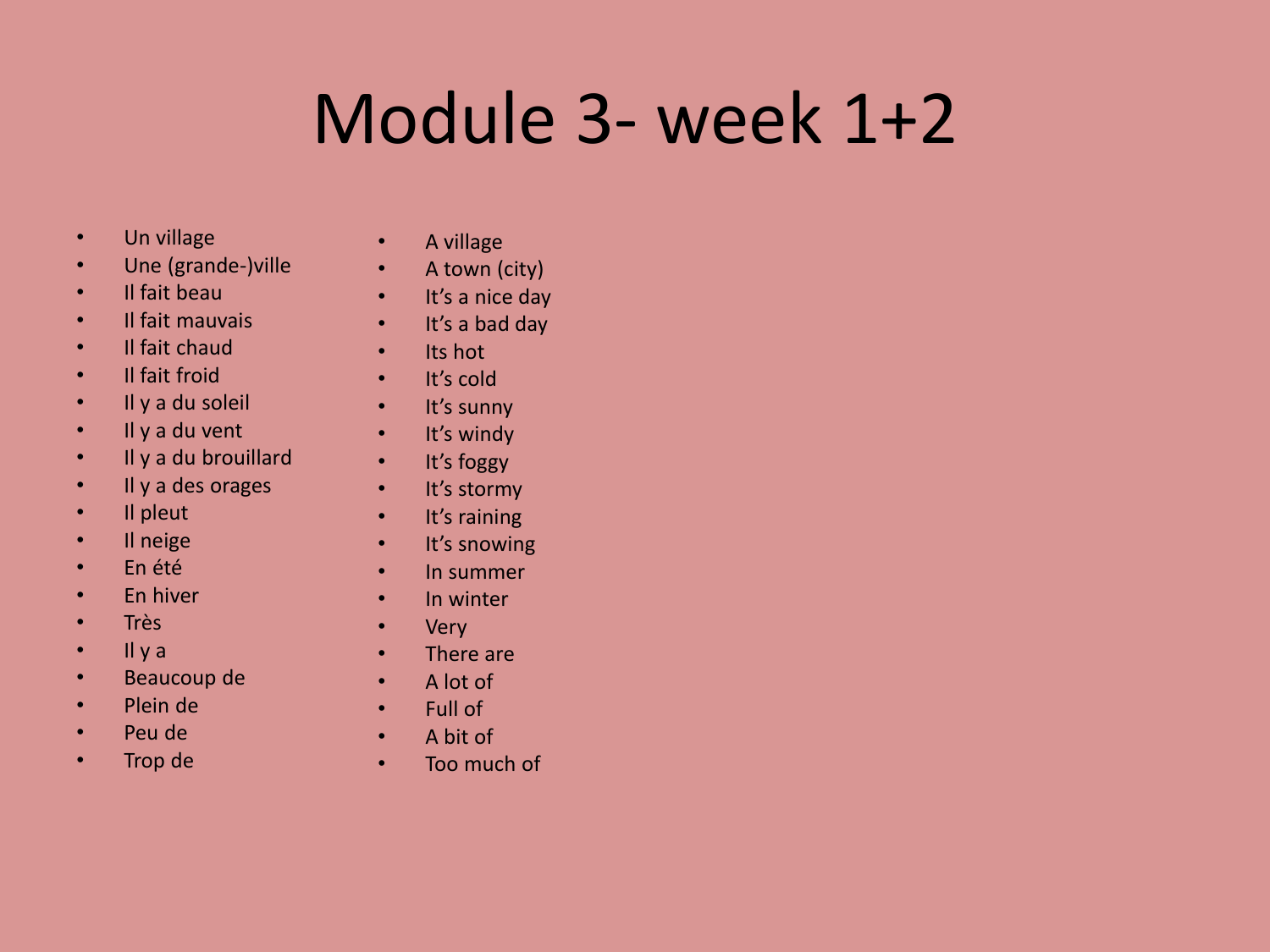#### Module 3- week 3+4

- Je me lève
- Je me prends le petit-déj
- Je me douche
- Je me coiffe
- Je m'habille
- Je me brosse les dents
- Je me lave
- Je me couche
- Je quitte
- On doit
- Je dois
- Garder ma soeur
- Ranger ma chambre
- Rapporter l'eau
- Laver la voiture
- Faire la cuisine
- Faire la vaisselle
- Faire la lessive
- Nourrir les animaux
- On ne doit pas
- I get up
- I have breakfast
- I shower
- I style my hair
- I get dressed
- I brush my teeth
- I wash
- I go to bed
- I leave
- We must/have to
- I must/have to
- Look after my sister
- Tidy my room
- Fetch the water
- Wash the car
- Do the cooking
- Do the washing up
- Do the laundry
- Feed the animals
- We must not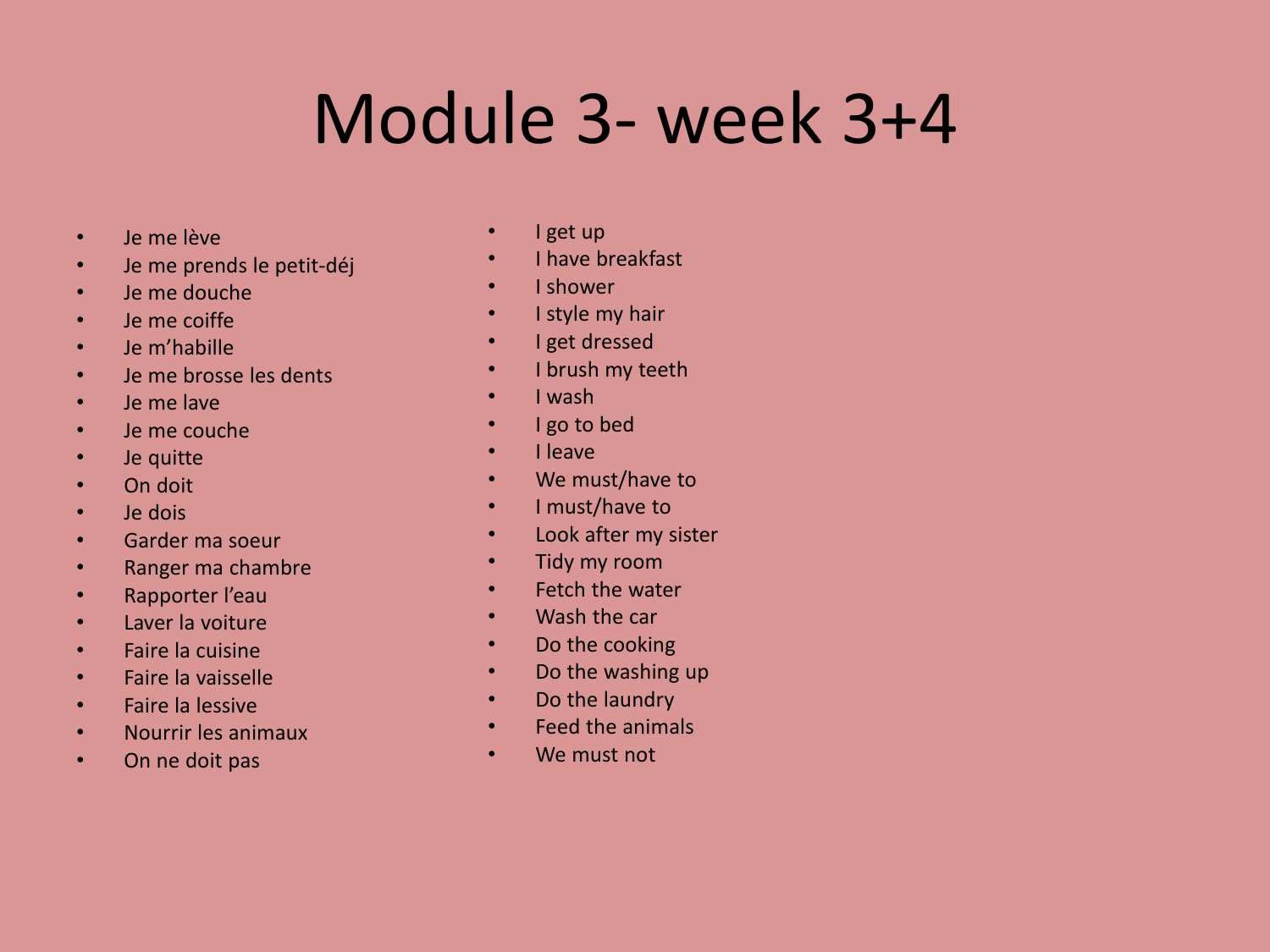## Module 3- week 5+6

- J'ai déménagé
- Beau
- Belle
- Bel
- Nouveau
- Nouvelle
- Nouvel
- Vieux
- Vieille
- Vieil
- Un appartement
- Une maison
- Un salon
- Un bureau
- Une cuisine
- Une chambre
- Un collège
- Un gymnase
- Une cantine
- Un(e) voisin(e)
- I have moved
- Beautiful
- Beautiful
- Beautiful
- New
- New
- New
- Old
- Old
- Old
- An apartment
- A house
- Lounge
- Study
- Kitchen
- Bedroom
- School
- Gym
- Cantine
- A neighbour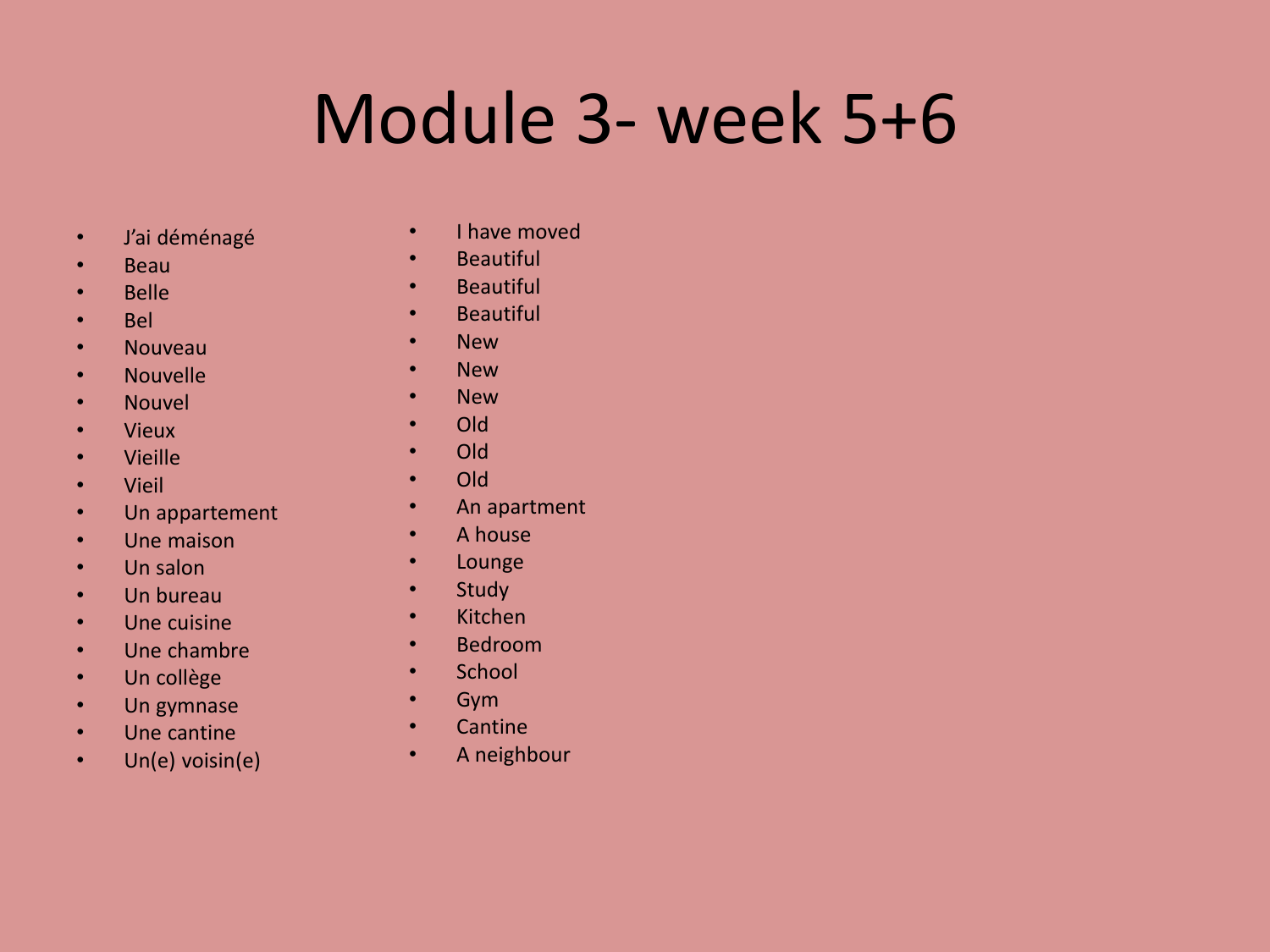# Module 3- week 7

- Le matin
- Le soir
- Le weekend
- Pendant
- La journée
- en semaine
- d'habitude
- ensuite
- puis
- après
- **Morning**
- Evening
- Weekend
- During
- The day
- In the week
- usually
- Next/then
- Then
- after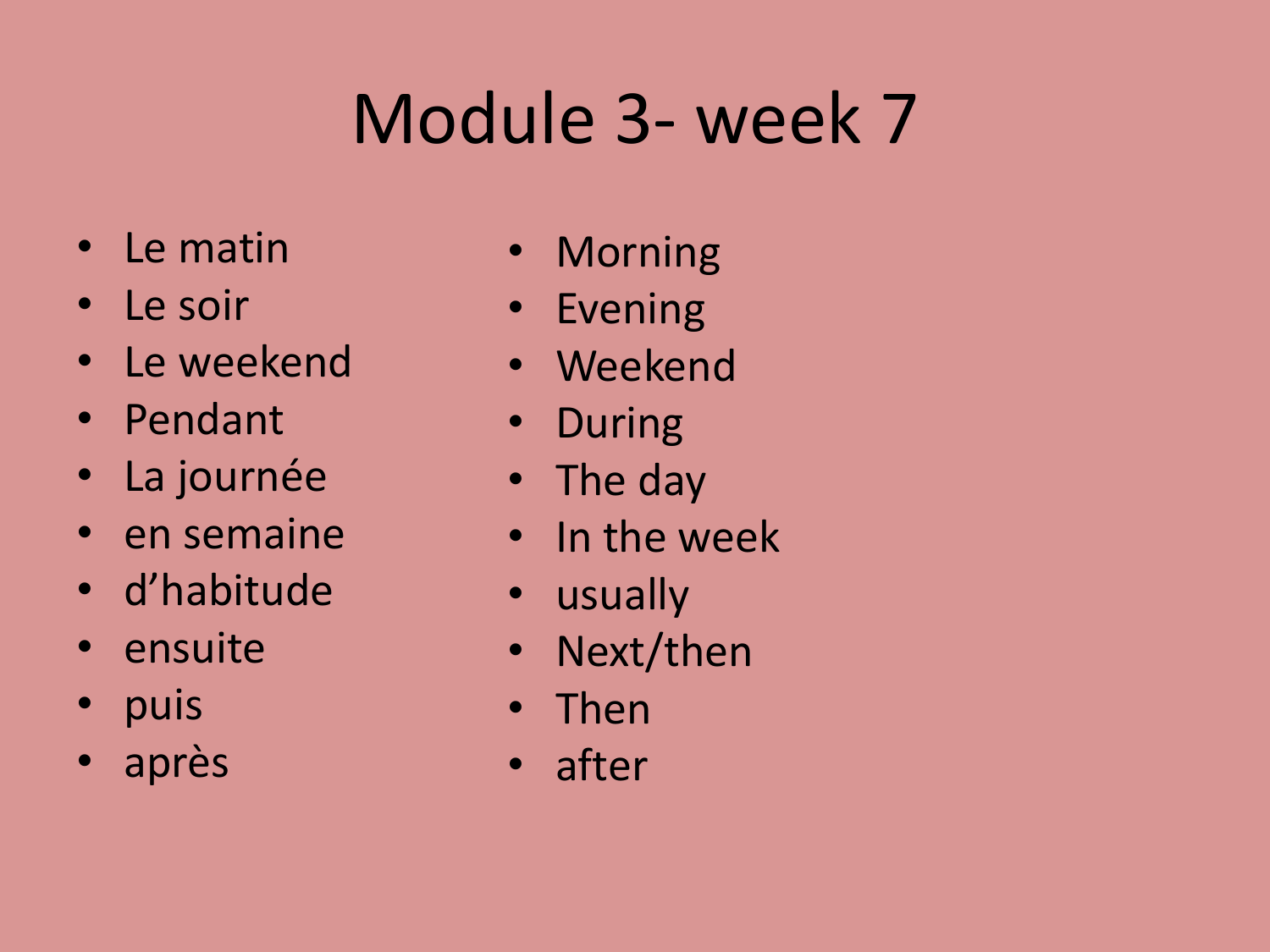#### Module 4- week 1+2

- Ma ville
- Mon village
- Il y a
- Une salle de fitness
- On peut
- Jouer
- Faire
- membre d'un club
- sportif/sportive
- Je m'entraine
- Gagner
- Perdre
- Marquer un but
- Plus...que
- Moins....que
- Aussi..que
- Le patin à glace
- La natation
- L'équitation
- La musculation
- My town
- My village
- There is/are
- A gym
- We can
- To play
- To do
- Member of a club
- sporty
- I train
- To win
- To lose
- To score a goal
- More...than
- Less....than
- As..as
- Ice skating
- Swimming
- Horse-riding
- Weight training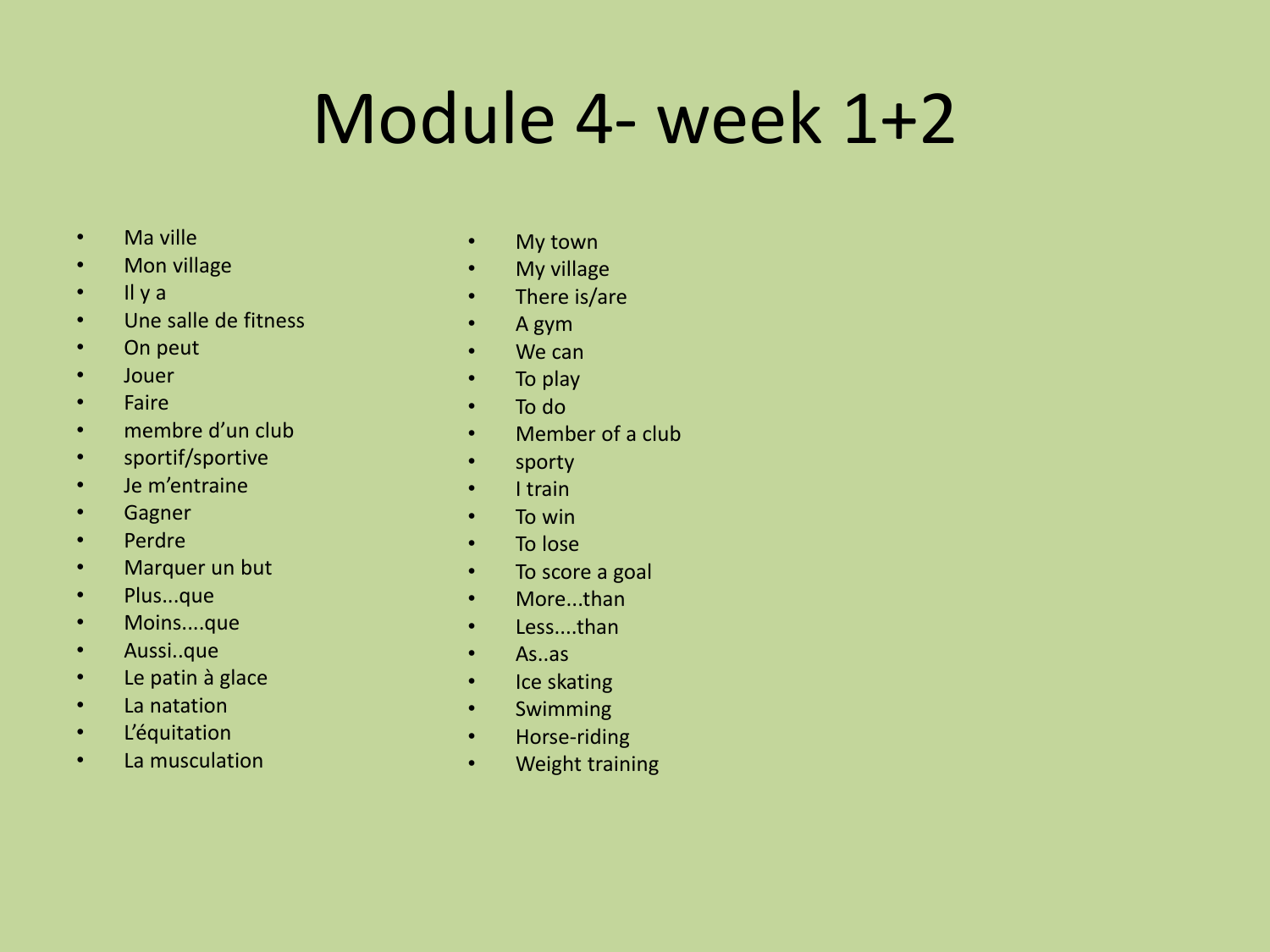#### Module 4- week 3+4

- Pour aller…
- Au bureau d'information?
- Au stade?
- À la gare SNCF?
- Allez tout droit
- Tournez à gauche
- Prenez la première rue à droite
- S'il vous plait
- Il faut
- Travailler dur
- Manger équilibré
- Boire beaucoup d'eau
- Avoir de l'assurance
- Être motive
- Dormer bien
- Il ne faut pas
- Fumer
- Consommer de drogue
- Une course
- Un maillot
- To go...
- To the tourist information?
- To the stadium?
- To the station?
- Go straight on
- Turn left
- Take the first street on the right
- Please
- You must
- Work hard
- Eat a balanced diet
- Drink a lot of water
- Have insurance
- Be motivated
- Sleep well
- You must not
- Smoke
- Take drugs
- A run
- A sports costume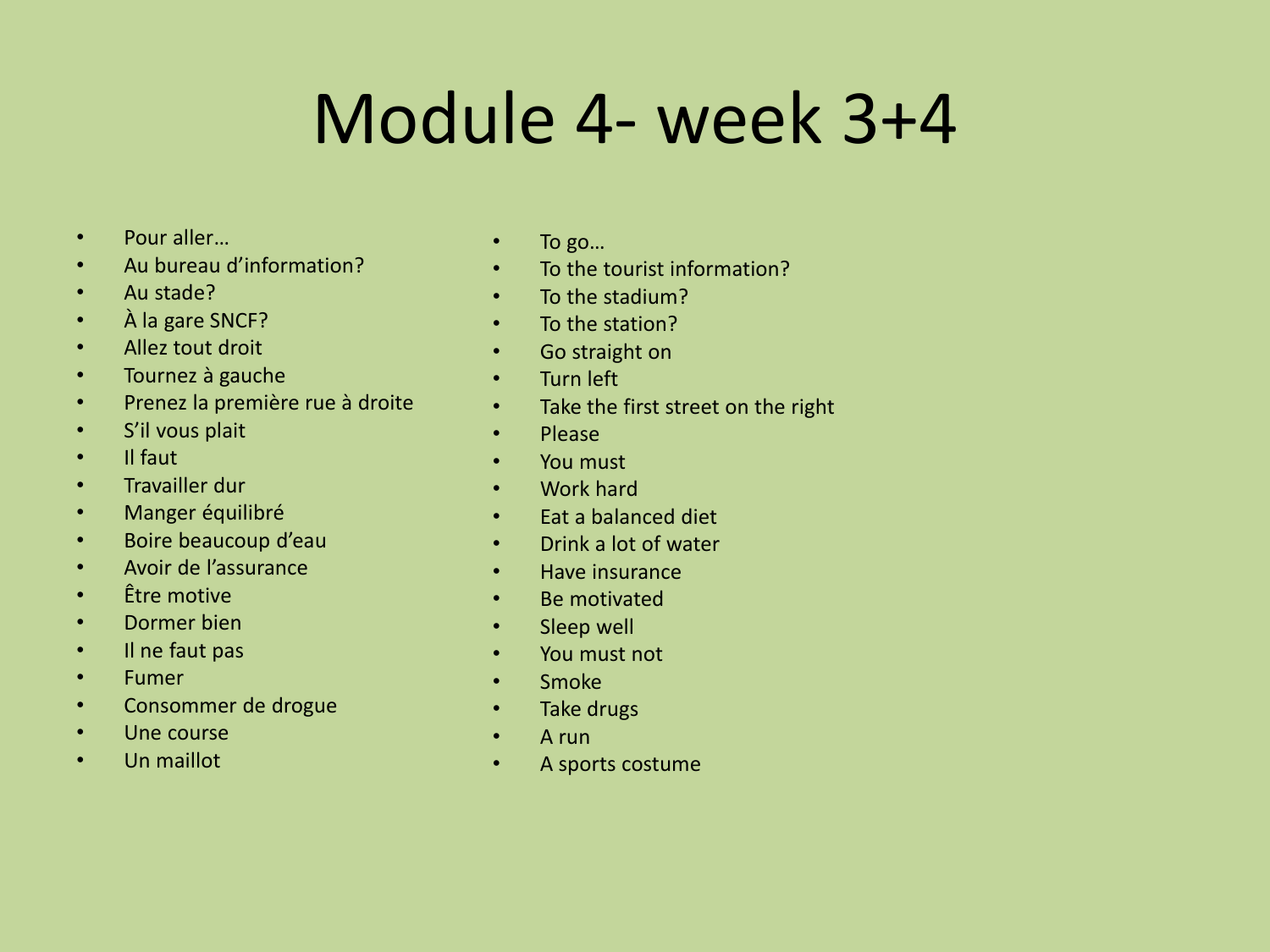### Module 4- week 5+6

- Le bras
- La jambe
- Le dos
- Le genou
- Le nez
- La tête
- Le pied
- La main
- Le ventre
- La bouche
- La gorge
- L'épaule
- L'oeil/les yeux
- L'oreille
- J'ai mal….
- J'ai de la fièvre
- Je me suis blesse
- J'ai la grippe
- J'ai un rhume
- Vous allez bien?
- Arm
- Leg
- Back
- Knee
- Nose
- Head
- Foot
- Hand
- Stomach
- Mouth
- Throat
- Shoulder
- Eye/eyes
- Ear
- I have hurt….
- I have a fever
- I am injured
- I have flu
- I have a cold
- How are you?